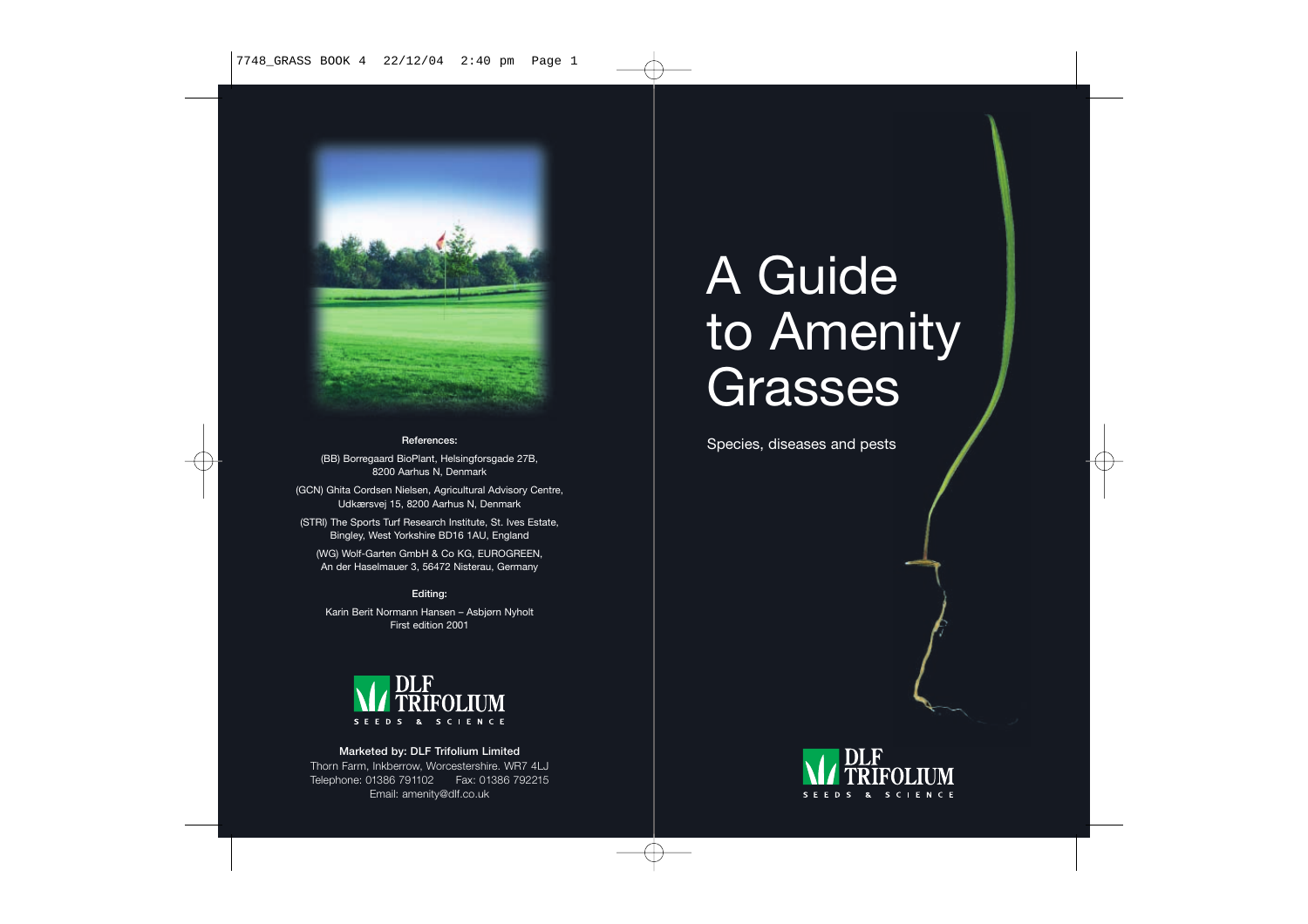|                                       | Α                                                                       | <b>PRACTICAL</b>                  |                                      |                                     |                               | <b>GUIDE TO</b>               |                     |                         |                              |                     | <b>GRASS</b>                        |                                           |                                        |                            | <b>IDENTIFICATION</b>                      |                                       |                                      |
|---------------------------------------|-------------------------------------------------------------------------|-----------------------------------|--------------------------------------|-------------------------------------|-------------------------------|-------------------------------|---------------------|-------------------------|------------------------------|---------------------|-------------------------------------|-------------------------------------------|----------------------------------------|----------------------------|--------------------------------------------|---------------------------------------|--------------------------------------|
| RED FESCUE Festuca rubra trichophylla | CHEWINGS/SHEEP'S/HARDY FESCUE Festuca rubra SSP Commutata/Festuca ovina | PERENNIAL RYEGRASS Lollum perenne | CRESTED DOGSTAIL Oynosurus cristatus | <b>MEADOW GRASSES</b> Poa pratensis | COCKSFOOT Dactylis glomerata  | <b>COUCH</b> Agropyron repens | <b>BARLEY GRASS</b> | CREEPING SOFT GRASS     | YORKSHIRE FOG Holcus lanatus | <b>BROME GRASS</b>  | TALL FESCUE Festuca arundinacea     | Festuca pratensis<br><b>MEADOW FESCUE</b> | TALIAN RYEGRASS Lollum multiflorum     | <b>BLACK BENT</b>          | <b>CREEPING BENT</b> Agrostis stoloniferea | <b>TIMOTHY</b> Phleum pratensis       | <b>BLACKGRASS</b>                    |
|                                       |                                                                         |                                   |                                      |                                     |                               |                               |                     |                         |                              |                     |                                     |                                           |                                        |                            |                                            |                                       |                                      |
|                                       |                                                                         | Auricles Present                  | No auricles                          | <b>Tramlines Present</b>            | No tramlines                  | White rhizomes Present        |                     |                         | - No rhizomes                |                     | Hairs on auricles                   | Hairless auricles                         |                                        | Rhizomes                   | <b>Stolens</b>                             | Base bulbous. Dark brown Leaf sheaths | Base not bulbous. Purple Leaf sheath |
|                                       |                                                                         |                                   |                                      |                                     |                               |                               | <b>Vo</b> rhizomes  | <b>Rhizomes Present</b> |                              | <b>Vo red veins</b> |                                     |                                           |                                        |                            |                                            |                                       |                                      |
|                                       |                                                                         |                                   | Upper leaf surface ribbed            |                                     | Upper leaf surface not ribbed |                               |                     |                         | Red veins on basal sheath    |                     | Remains of old Leaf sheaths at base |                                           | No remains of old Leaf sheaths at base | Rhizomes or stolen Present | No rhizomes or stolen Present              |                                       |                                      |
| Rhizomes Present                      | No mizomes                                                              |                                   |                                      |                                     |                               |                               | Auricles<br>Present |                         | Auricles                     | absent              |                                     |                                           |                                        |                            |                                            |                                       |                                      |
|                                       |                                                                         |                                   |                                      |                                     |                               |                               |                     |                         |                              |                     |                                     |                                           |                                        |                            |                                            |                                       |                                      |
|                                       |                                                                         |                                   | Leaf folded                          | in shoot                            |                               |                               |                     | Leaves hairy            |                              |                     | Auricles                            | Present                                   |                                        | Auricles                   | absent                                     |                                       |                                      |

Leaf rolled in Shoot

**Grass Specimen**

Leaves not hairy

Leaves<br>bristle like

Leaves expanded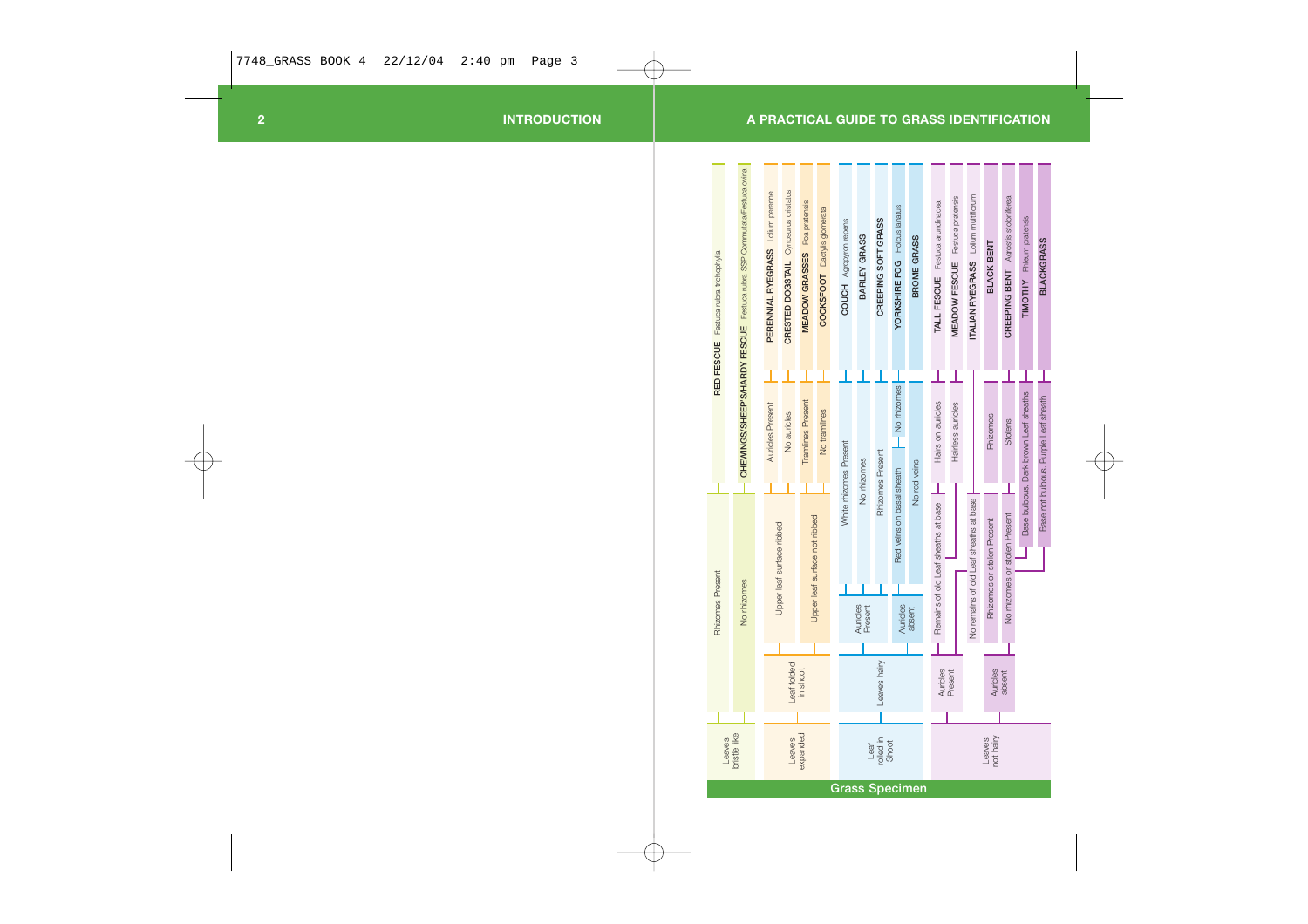

## **The leaf bud**

#### Rolled Folded





#### **The leaf tip**

Boat shaped

Pointed





#### **The leaf blade**

Smooth or ribbed blade with or without keel

**keel** parallel lines



Large or small

Leaf blade with two pale



#### **The ligule Leaf sheath/auricle**

Long or short ligule



#### **The stem**

Can have nodes



Leaf sheath is the part of the grass leaf which grasps the stem.

Auricles are small claw or ear-like outgrowths at the junction of leaf sheaf and blade.

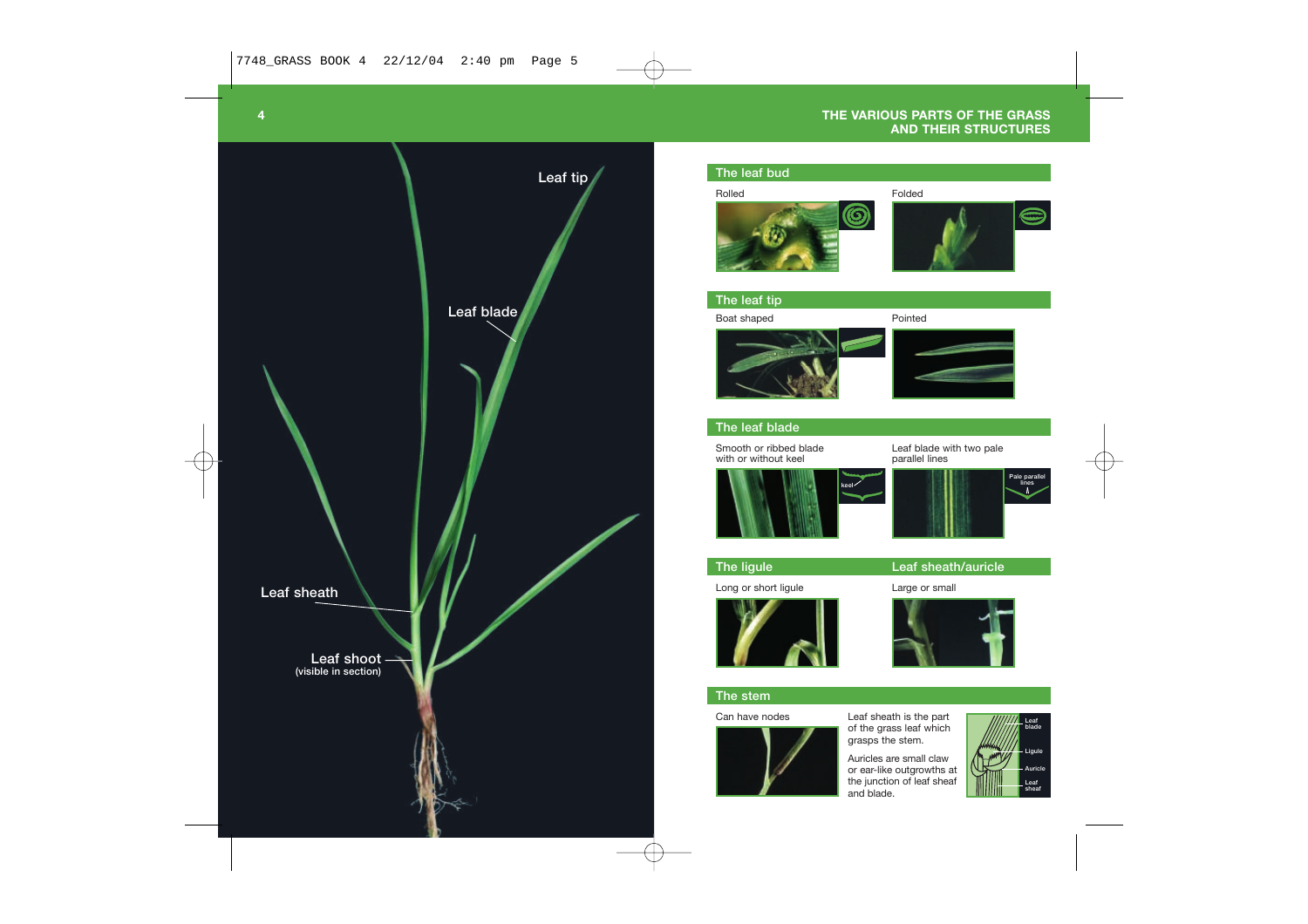



Smooth stalked meadow grass has stiff blue-green leaves with boat-shaped tip.

The short ligule is visible on the left leaf.



Two pale parallel lines are visible along the leaf's midrib.

Meadow grass which has formed underground rhizomes.



Perennial ryegrass has strong dark green leaves. The underside of the leaf is glossy.

Clear leaf sheath/auricles in perennial ryegrass.





Leaves and stems reddish at base.



# **Smooth-stalked meadow grass**

| Latin name:    | Poa pratensis                                                                                                                                               |
|----------------|-------------------------------------------------------------------------------------------------------------------------------------------------------------|
| Seed weight:   | 0.2q/1000 seeds                                                                                                                                             |
| Germination:   | 3-4 weeks                                                                                                                                                   |
|                | Shoot density: 200-350 shoots/100cm <sup>2</sup>                                                                                                            |
|                | Cutting height: Normal: 20-35mm. Not less than 8mm.                                                                                                         |
| Growth:        | In tufts with rhizomes.                                                                                                                                     |
| Distinguishing |                                                                                                                                                             |
| features:      | Leaves dark green or with bluish bloom.                                                                                                                     |
|                | Of uniform width, abruptly terminating in boat-shaped tip.                                                                                                  |
|                | Two pale parallel lines visible along midrib when leaf is                                                                                                   |
|                | held up against light.                                                                                                                                      |
|                | Underside of leaf with keel.                                                                                                                                |
|                | Leaf blade folded in the shoot.                                                                                                                             |
|                | Ligule short, rounded, 1-3mm long.                                                                                                                          |
|                | Mown turf rarely flowers.                                                                                                                                   |
| Properties:    | Forms an attractive carpet with good wearing qualities<br>and regenerative ability. Slow to establish. Ideal for turf<br>production, tees and sports areas. |

## **Perennial ryegrass**

| Latin name:    | Lolium perenne                                                                                                                                                                                                         |
|----------------|------------------------------------------------------------------------------------------------------------------------------------------------------------------------------------------------------------------------|
| Seed weight:   | 2.0g/1000 seeds                                                                                                                                                                                                        |
| Germination:   | 1-2 weeks                                                                                                                                                                                                              |
|                | Shoot density: 200-350 shoots/100cm <sup>2</sup>                                                                                                                                                                       |
|                | Cutting height: Normal: 28-40mm. Not less than 8mm.                                                                                                                                                                    |
| Growth:        | In tufts                                                                                                                                                                                                               |
| Distinguishing |                                                                                                                                                                                                                        |
| features:      | 2-5mm strong dark green leaves.                                                                                                                                                                                        |
|                | Widest at base, width gradually decreasing to fine tip.                                                                                                                                                                |
|                | Upper leaf surface dull with clear ribs.                                                                                                                                                                               |
|                | Underside of leaf glossy with prominent keel.                                                                                                                                                                          |
|                | Leaves and stems reddish at base.                                                                                                                                                                                      |
|                | Leaf blade folded in the shoot                                                                                                                                                                                         |
|                | Ligule up to 2mm long.                                                                                                                                                                                                 |
|                | Clear sheath/auricle.                                                                                                                                                                                                  |
| Properties:    | Perennial ryegrass has very good wearing qualities<br>and germinates quickly. The species is thus highly<br>suitable for sports areas and hard wearing lawns.<br>Ideal for overseeding because of its high germination |
|                | in a range of soils.                                                                                                                                                                                                   |
|                |                                                                                                                                                                                                                        |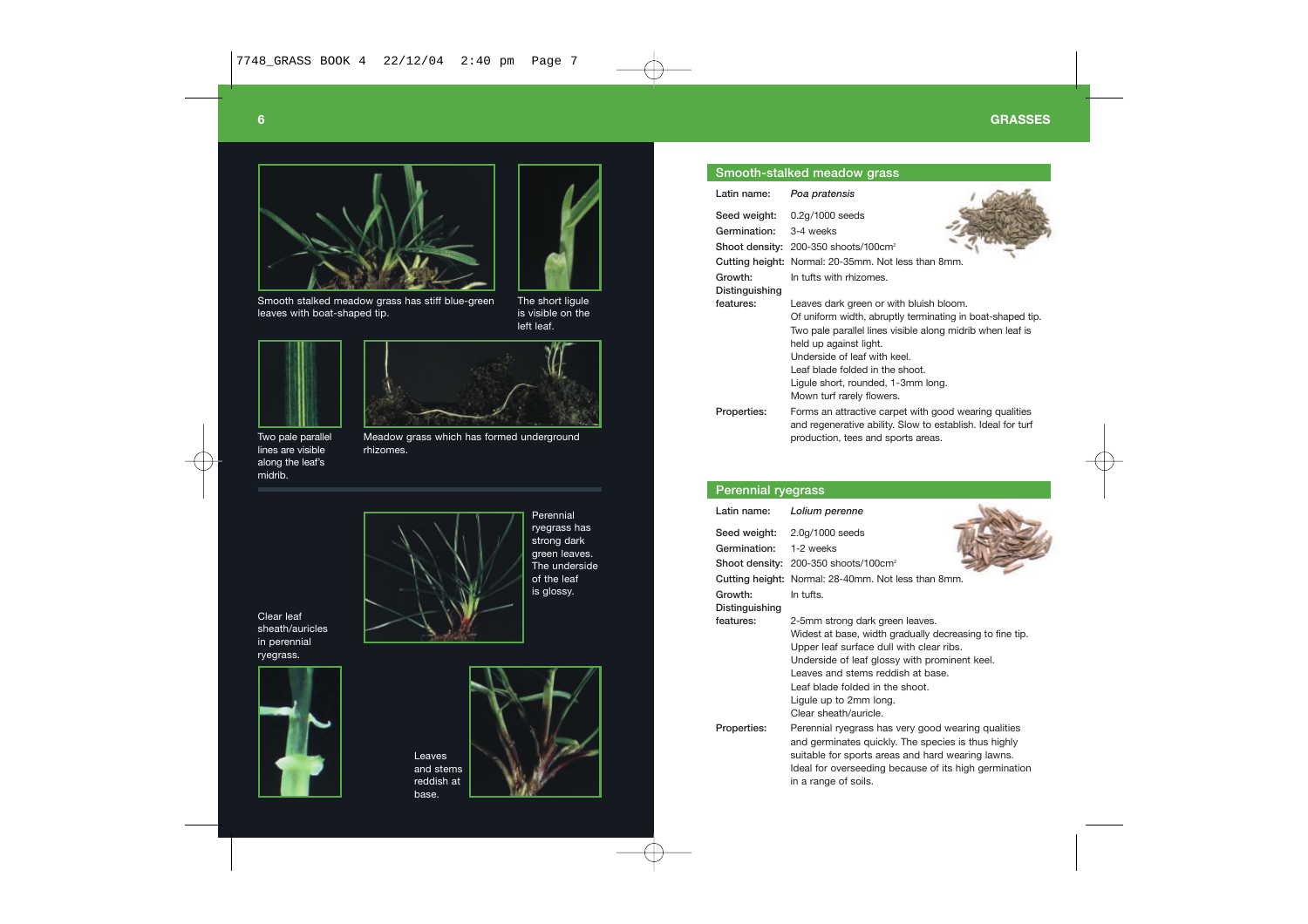



The underside of the leaf has very clear ribs.

> Some varieties do form rhizomes.



## **Tall fescue**

| Latin name:    | Festuca arundinacea                                                                                                                                     |
|----------------|---------------------------------------------------------------------------------------------------------------------------------------------------------|
|                | Seed weight: 1.8-2.5g/1000 seeds                                                                                                                        |
| Germination:   | 2-3 weeks                                                                                                                                               |
|                | Shoot density: 200 shoots/100cm <sup>2</sup>                                                                                                            |
|                | Cutting height: Normal: 30-40mm. Not less than 10mm.                                                                                                    |
| Growth:        | In tufts.                                                                                                                                               |
| Distinguishing |                                                                                                                                                         |
| features:      | Strongly veined leaf.                                                                                                                                   |
|                | Blade rolled when young.                                                                                                                                |
|                | Large flat mature leaf.                                                                                                                                 |
|                | Purple red leaf sheath.                                                                                                                                 |
|                | Liqules short.                                                                                                                                          |
|                | Large auricles.                                                                                                                                         |
|                | Hairy.                                                                                                                                                  |
| Properties:    | Very good resistance to extremes of heat and cold.<br>Very high drought tolerance. Moderate to good wear<br>tolerance. Some varieties do form rhizomes. |

# **Sheep's fescue/Hard fescue**

| Latin name:    | Festuca ovina                                                                                                                                                                                                                                                                                                                                                                 |
|----------------|-------------------------------------------------------------------------------------------------------------------------------------------------------------------------------------------------------------------------------------------------------------------------------------------------------------------------------------------------------------------------------|
| Seed weight:   | 1.0g/1000 seeds                                                                                                                                                                                                                                                                                                                                                               |
| Germination:   | 2-3 weeks                                                                                                                                                                                                                                                                                                                                                                     |
|                | Shoot density: 800-1000 shoots/100cm <sup>2</sup>                                                                                                                                                                                                                                                                                                                             |
| Distinguishing | Cutting height: Normal: 15-35mm. Not less than 5mm.                                                                                                                                                                                                                                                                                                                           |
| features:      | Very fine leaved plant with high shoot density.<br>Leaves are thread like, hairless with a deeply ridged<br>upper surface.<br>Leaves greyish to blue green colouration.<br>Characteristically forms whorls as a mature plant.<br>Auricles are described as absent or much reduced,<br>liqule is very short.<br>Rhizomes absent                                                |
| Properties:    | A highly drought tolerant, low nutrient demand grass.<br>Some cultivars tolerate very close mowing. A highly<br>flexible species used in a diverse range of mixtures<br>from golf to moor land. It is particularly useful in<br>low maintenance situations and has a tolerance to<br>a wide range of soils from acidic to highly basic.<br>Visually attractive if left uncut. |

#### Small, narrow spreading auricles, minutely hairy along the edge.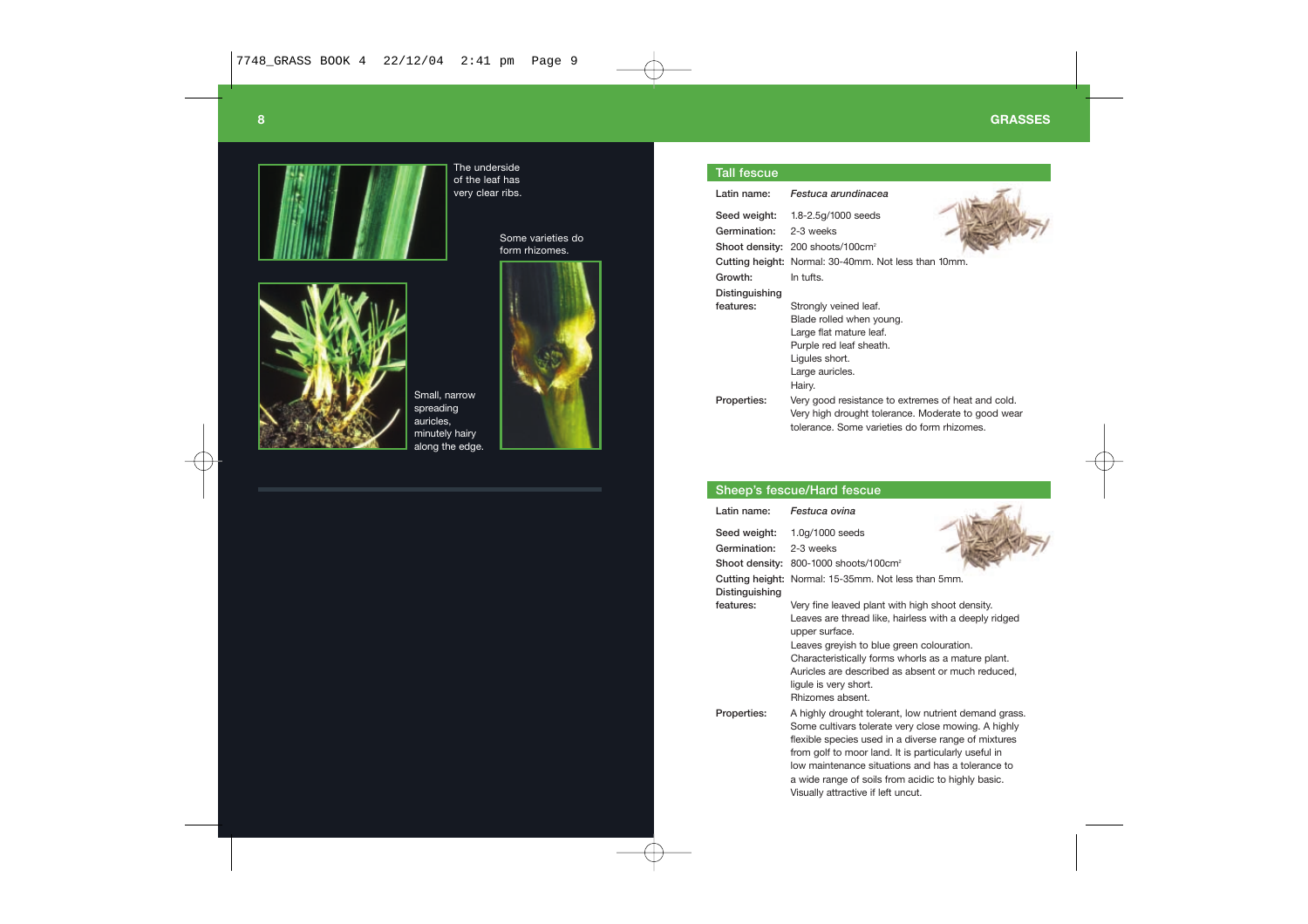

Tuft formation in red fescue. Plant with very fine leaves.



Red fescue without rhizomes. Roots bunched together.



Filamentous leaf with smooth underside.



Red fescue with short rhizomes. Plant with filamentous leaves.

Red fescue with short rhizomes.



## **Chewings fescue**

| Latin name:    | Festuca rubra commutata                                                                                                                                                                                                   |
|----------------|---------------------------------------------------------------------------------------------------------------------------------------------------------------------------------------------------------------------------|
| Seed weight:   | 1.0g/1000 seeds                                                                                                                                                                                                           |
| Germination:   | About 2 weeks                                                                                                                                                                                                             |
|                | Shoot density: 450-800 shoots/100cm <sup>2</sup>                                                                                                                                                                          |
|                | Cutting height: Normal: 20-35mm. Not less than 5mm.                                                                                                                                                                       |
| Growth:        | In tufts.                                                                                                                                                                                                                 |
| Distinguishing |                                                                                                                                                                                                                           |
| features:      | Leaves fine, stiff and filamentous.<br>Young leaf folded in shoot.<br>Liqule short, blunt, difficult to distinguish.<br>Roots bunched together.<br>No rhizomes                                                            |
| Properties:    | The high shoot density and tolerance to close cutting<br>makes the species particularly suitable for greens,<br>tees, fairways and ornamental lawns.<br>Requires minimal water and fertiliser. Tolerates acidic<br>soils. |

#### **Slender creeping red fescue**

| Latin name:    | Festuca rubra trichophylla                                |
|----------------|-----------------------------------------------------------|
| Seed weight:   | 1.0q/1000 seeds                                           |
| Germination:   | About 2 weeks                                             |
|                | Shoot density: 400-700 shoots/100cm <sup>2</sup>          |
|                | Cutting height: Normal: 20-35mm. Not less than 5mm.       |
| Growth:        | Short rhizomes.                                           |
| Distinguishing |                                                           |
| features:      | Leaves stiff and filamentous.                             |
|                | Young leaf folded in shoot.                               |
|                | Liqule short, blunt and difficult to distinguish.         |
|                | Short rhizomes.                                           |
| Properties:    | The high shoot density and tolerance to close cutting     |
|                | makes the species particularly suitable for greens, tees, |
|                | fairways and ornamental lawns. Moderately salt tolerant.  |
|                | The runners can regenerate cover in worn areas. Mixes     |
|                | well with F. r. commutata.                                |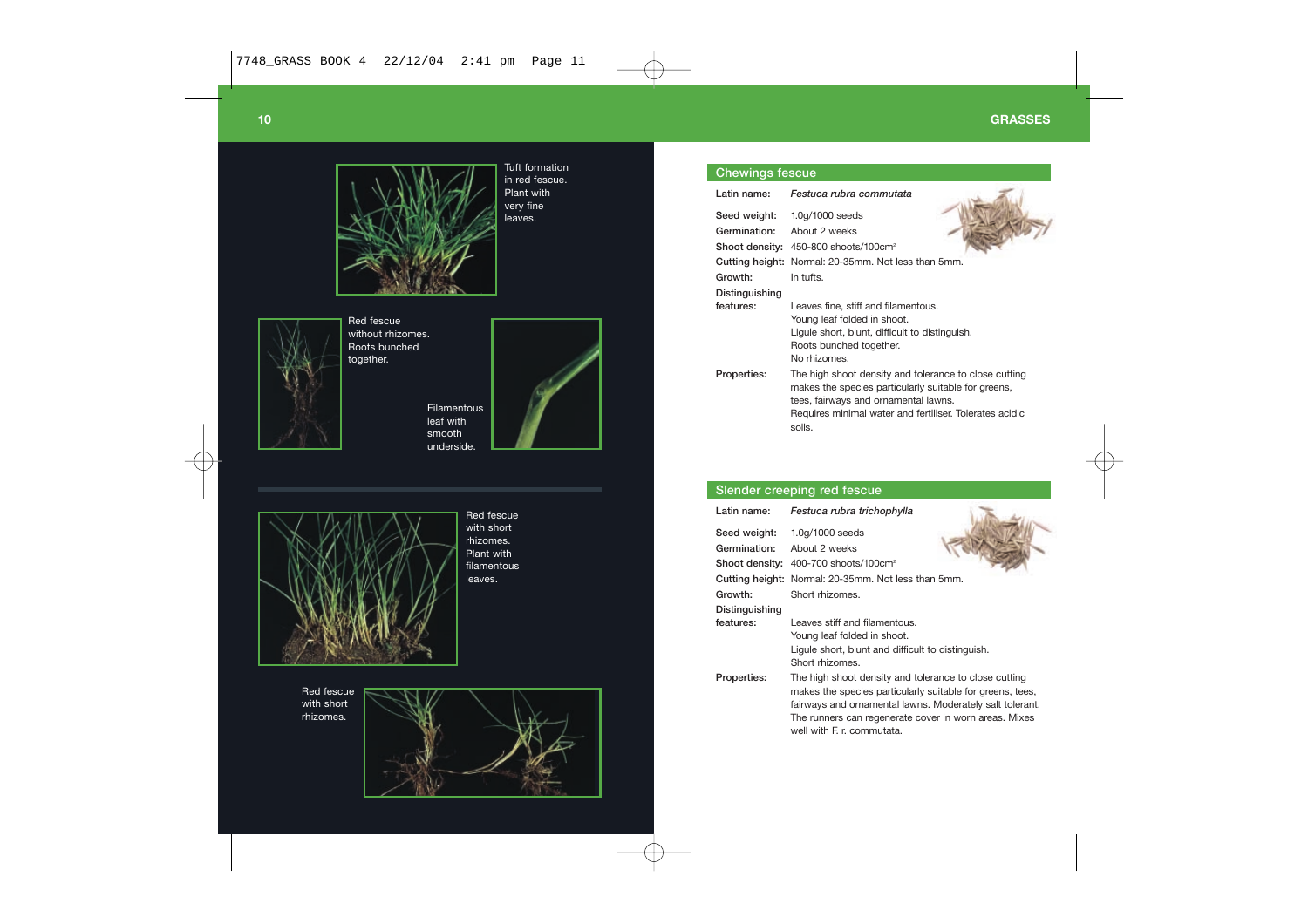

Filamentous leaves in red

Left: without rhizomes; middle: with short rhizomes; right: with long rhizomes.

Red fescue with long rhizomes.







Browntop bent grass. Rhizomes are visible.



Leaf with clear ribs.

Ligule short and evenly truncated.



## **Strong creeping red fescue**

| Latin name:    | Festuca rubra rubra                                                                                                                                                                                                                                                                                                                                                                                   |
|----------------|-------------------------------------------------------------------------------------------------------------------------------------------------------------------------------------------------------------------------------------------------------------------------------------------------------------------------------------------------------------------------------------------------------|
|                | Seed weight: 1.0g/1000 seeds                                                                                                                                                                                                                                                                                                                                                                          |
| Germination:   | About 2 weeks                                                                                                                                                                                                                                                                                                                                                                                         |
|                | Shoot density: 250-450 shoots/100cm <sup>2</sup>                                                                                                                                                                                                                                                                                                                                                      |
|                | Cutting height: Normal: 20-35mm. Not less than 12mm.                                                                                                                                                                                                                                                                                                                                                  |
| Growth:        | Long rhizomes.                                                                                                                                                                                                                                                                                                                                                                                        |
| Distinguishing |                                                                                                                                                                                                                                                                                                                                                                                                       |
| features:      | Leaves stiff and filamentous.<br>Young leaf folded in shoot.                                                                                                                                                                                                                                                                                                                                          |
|                | Ligule short, blunt and difficult to distinguish.<br>Long rhizomes.                                                                                                                                                                                                                                                                                                                                   |
| Properties:    | Rhizamatous growth stabilises root zones and provides<br>some recovery from damage. This species is used in turf<br>production (for binding) and areas not subject to very<br>close mowing. Strong creeping red fescue is not suited<br>to close mown areas such as golf greens. It is however<br>used in some tees and fairway mixtures as it has some<br>regenerative capacity due to its rhizomes. |

# **Browntop bent grass**

| Latin name:    | Agrostis capillaris syn. tenuis                                               |
|----------------|-------------------------------------------------------------------------------|
| Seed weight:   | 0.1q/1000 seeds                                                               |
| Germination:   | 2-3 weeks                                                                     |
| Shoot density: | 400-600 shoots/100cm <sup>2</sup>                                             |
|                | Cutting height: Normal: 4-5mm; good durability at 5mm.                        |
| Growth:        | Mainly short rhizomes.                                                        |
| Distinguishing |                                                                               |
| features:      | Leaves matt green and broadest at base, gradually<br>narrowing to a fine tip. |
|                | Leaf with parallel vernation, no keel. Upper surface                          |
|                | and lower surface of similar appearance.                                      |
|                | Leaf rolled in shoot.                                                         |
|                | Ligule short, truncated, 0.5-2.0mm long.                                      |
|                | Short rhizomes, to lesser degree stolons.                                     |
| Properties:    | Ideal for greens in mixture with F. r. commutata and                          |
|                | F. r. trichophylla. Does best under relatively poor growth                    |
|                | conditions. Over-fertilising, over-watering and compact                       |
|                | or waterlogged soil will result in displacement of the                        |
|                | species by annual meadow grass.                                               |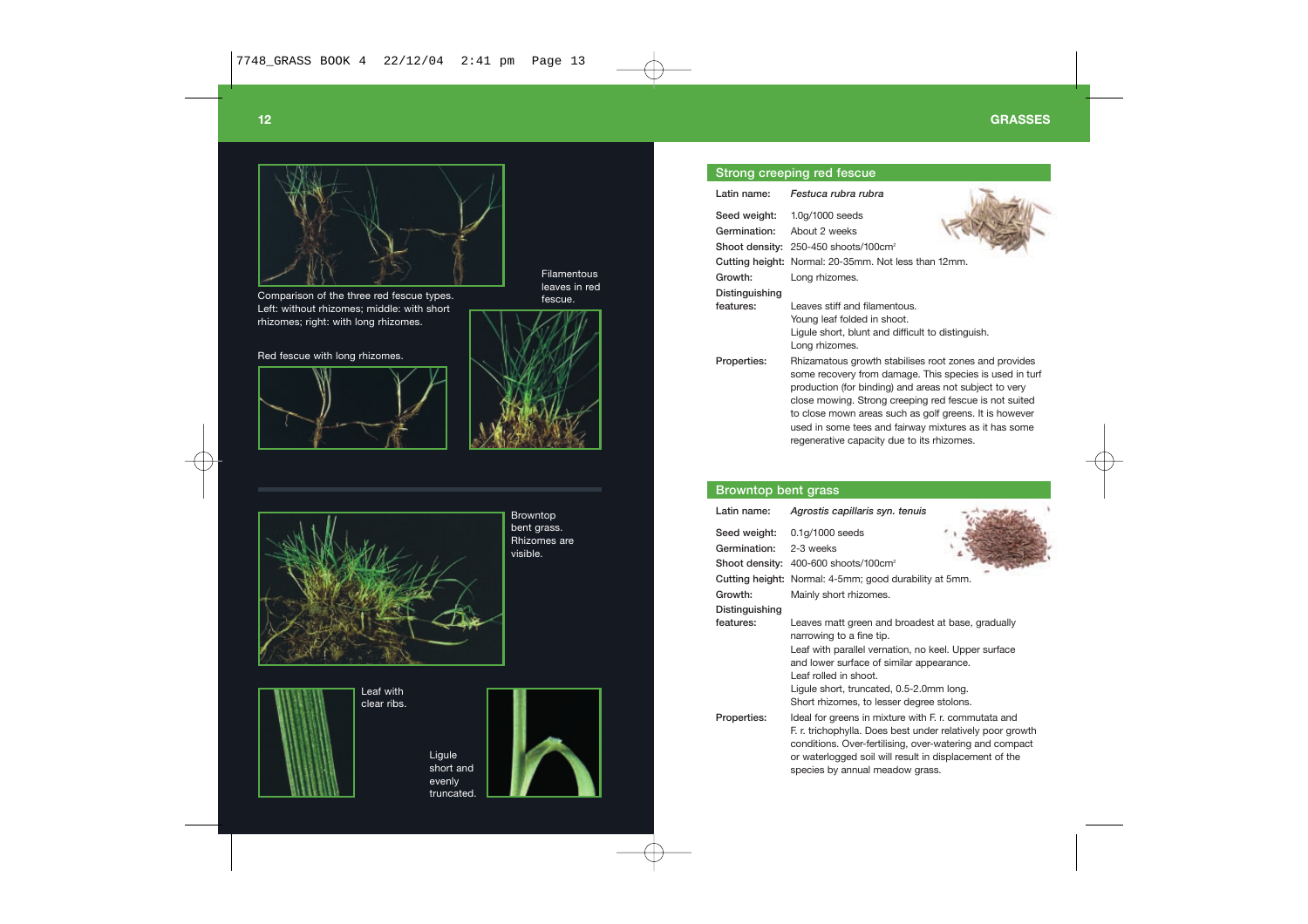



Stem with pointed leaves and violet nodes.

Creeping bent grass with surface runners.

> Left: creeping bent grass with long toothed ligule.

Right: browntop bent grass with short ligule.





Left: annual meadow grass with pale green leaves and silver seed heads. Right: smooth stalked meadow grass with strong blue-green leaves.

Stem with long ligule.



Annual meadow grass has pale green leaves with transverse lines.



Annual meadow grass with seed heads in turf cut below 5 mm.



#### **Creeping bent grass**

| Latin name:    | Agrostis stolonifera                                                                                                                                                                                                               |
|----------------|------------------------------------------------------------------------------------------------------------------------------------------------------------------------------------------------------------------------------------|
|                | Seed weight: 0.4g/1000 seeds                                                                                                                                                                                                       |
| Germination:   | About 2 weeks                                                                                                                                                                                                                      |
|                | Shoot density: 400-600 shoots/100cm <sup>2</sup>                                                                                                                                                                                   |
|                | Cutting height: Normal: 3-4mm. Not over 15mm.                                                                                                                                                                                      |
| Growth:        | Surface runners.                                                                                                                                                                                                                   |
| Distinguishing |                                                                                                                                                                                                                                    |
| features:      | Leaves matt grey-green and broadest at base, gradually<br>narrowing to fine tip.<br>Leaf with ribs above.<br>Leaf rolled in shoot.<br>Ligule rounded, lightly toothed, up to 5 mm long.<br>Can root at nodes.<br>Numerous stolens. |
| Properties:    | Of the various species, this species tolerates the<br>closest cutting. Relative to browntop bent grass,<br>requires intensive management, fertilising and watering.<br>Has a long dormant period in winter.                        |

## **Annual meadow grass**

| Latin name:                  | Poa annua                                                                                                                                                                                                                                                                                                                                                                 |
|------------------------------|---------------------------------------------------------------------------------------------------------------------------------------------------------------------------------------------------------------------------------------------------------------------------------------------------------------------------------------------------------------------------|
| Seed weight:                 | 0.4g/1000 seeds                                                                                                                                                                                                                                                                                                                                                           |
| Germination:                 | 1-2 weeks                                                                                                                                                                                                                                                                                                                                                                 |
|                              | Shoot density: Very dense in tended greens.                                                                                                                                                                                                                                                                                                                               |
| Cutting height: Down to 3mm. |                                                                                                                                                                                                                                                                                                                                                                           |
| Growth:                      | Forms tufts.                                                                                                                                                                                                                                                                                                                                                              |
| Distinguishing               |                                                                                                                                                                                                                                                                                                                                                                           |
| features:                    | Leaves pale green and of uniform width, abruptly<br>terminating in boat-shaped tip.<br>Leaves often with transverse lines.<br>Two pale parallel lines visible along midrib when leaf held<br>up against light.<br>Underside of leaf with keel.<br>Leaf folded in shoot.<br>Ligule rounded, gently serrated, up to 5mm.<br>Can flower even on greens cut down to a few mm. |
| Properties:                  | Common weed. Undesired species in all lawns. Often<br>occurs on soils with poor structure with a thatch layer.<br>Benefits from over-fertilising, especially with nitrogen<br>and phosphorus and from heavy watering. Highly<br>variable species.                                                                                                                         |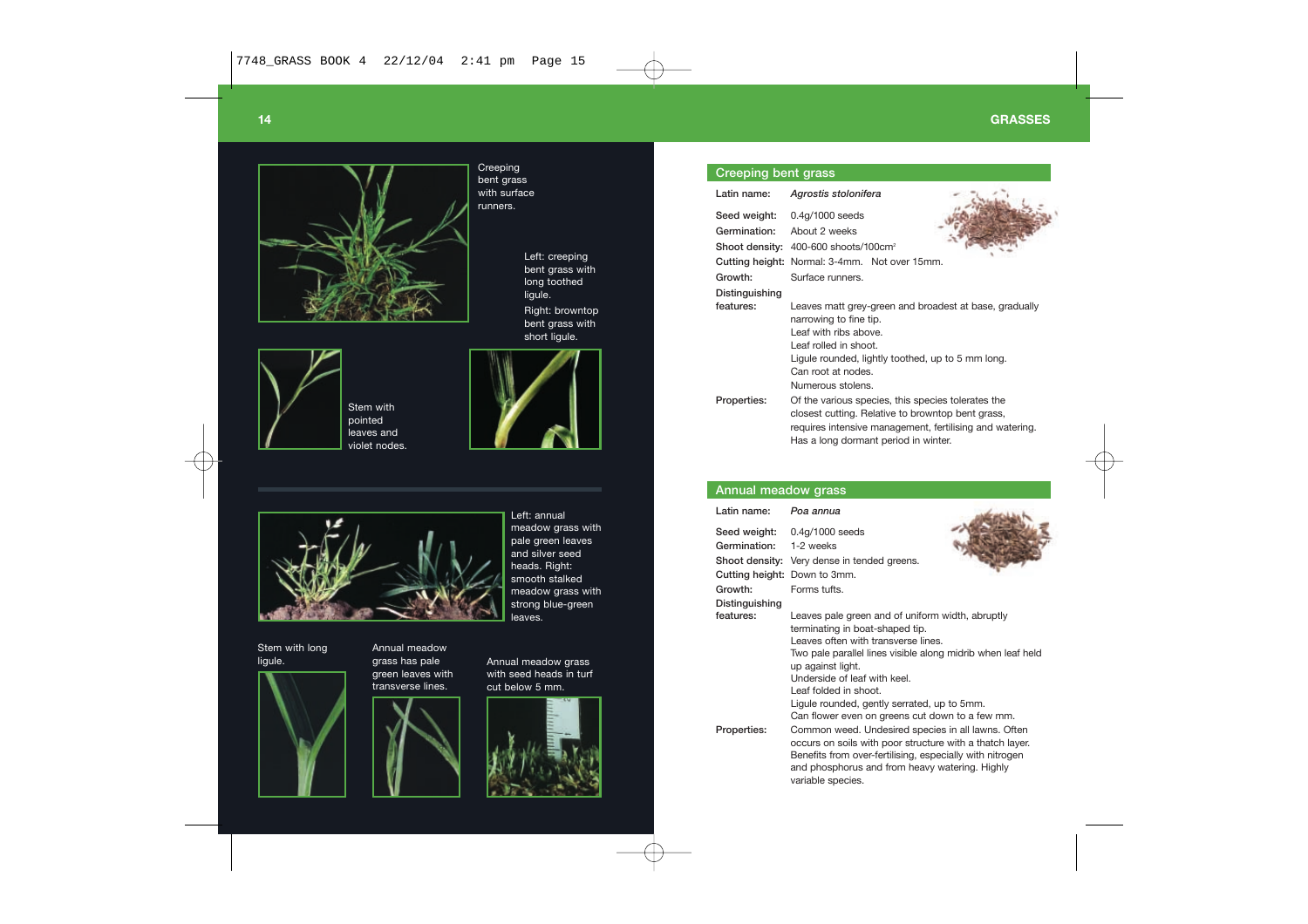

Early attack by anthracnose. The attacked plants are yellow (WG).





Fairy ring **type 1** forms rings in which the turf withers and dies. This ring is surrounded by two rings with strong growth of the grass (STRI).



Fairy ring **type 2** forms rings with strong grass growth (STRI). Fairy ring **type 3** apparently does not affect the grass, but forms rings of mushrooms or puffballs.



## **Anthracnose/Basal rot**

| Latin name: | Colletotrichum graminicola                                                                                                                                                                                                                                                                                                                                                                                                                                                                |
|-------------|-------------------------------------------------------------------------------------------------------------------------------------------------------------------------------------------------------------------------------------------------------------------------------------------------------------------------------------------------------------------------------------------------------------------------------------------------------------------------------------------|
| Symptoms:   | Early attacks are evident as a yellowish discoloration<br>of individual plants throughout the turf. Continued<br>development of the disease depends on temperature<br>and humidity.<br>In humid weather at temperatures below 20°C, 1-3cm<br>irregular yellowish spots are formed. The youngest<br>leaves in plants which have been attacked are often<br>yellow-orange. Root rot can also occur. Plants which<br>have been attacked can therefore easily be pulled<br>out of the ground. |
|             | Large irregular yellow to red-brown spots are seen in hot<br>humid weather $(>25^{\circ}C)$ . When the plants wither away,<br>the turf becomes thin with bare patches.<br>Anthracnose often occurs where the soil has become<br>compact, lacks fertiliser and is wet.                                                                                                                                                                                                                     |
| Hosts:      | Can attack all turf grass species, but annual<br>meadowgrass is particularly susceptible.                                                                                                                                                                                                                                                                                                                                                                                                 |
| Time:       | Attacks occur especially from June to August, but can<br>occur throughout the year.                                                                                                                                                                                                                                                                                                                                                                                                       |

#### **Fairy rings**

| Latin name:     | Marasmius oreades, Scleroderma spp.,<br>Hygrophorus spp. etc.                                                                                                                                                                                                                                                                                                   |
|-----------------|-----------------------------------------------------------------------------------------------------------------------------------------------------------------------------------------------------------------------------------------------------------------------------------------------------------------------------------------------------------------|
| Symptoms:       | Fairy rings can vary greatly in size from a few centimetres<br>in diameter upwards, but on most turf the limit is often<br>a diameter of 5-10 metres. Fairy rings are classified in<br>different types according to their appearance.                                                                                                                           |
| Type 1:         | Forms rings where the grass withers and dies. A dark<br>green ring with strong grass growth is formed on both<br>sides of this ring. There may be mushrooms or puffballs<br>around the ring.<br>The white fungal mycelium with its typical mouldy smell<br>is visible in the soil under the withered plants. This type<br>of fairy ring can cause major damage. |
| Type 2:         | Forms dark green rings in which the grass grows more<br>strongly than the rest of the turf. Mushrooms or puffballs<br>may grow around the ring.                                                                                                                                                                                                                 |
| Type 3:         | Forms rings of mushrooms or puffballs, but there is no<br>visible effect on the grass.                                                                                                                                                                                                                                                                          |
| Hosts:<br>Time: | Can attack all species of turf grass.<br>Once present, fairy rings are often a problem for a<br>number of years.                                                                                                                                                                                                                                                |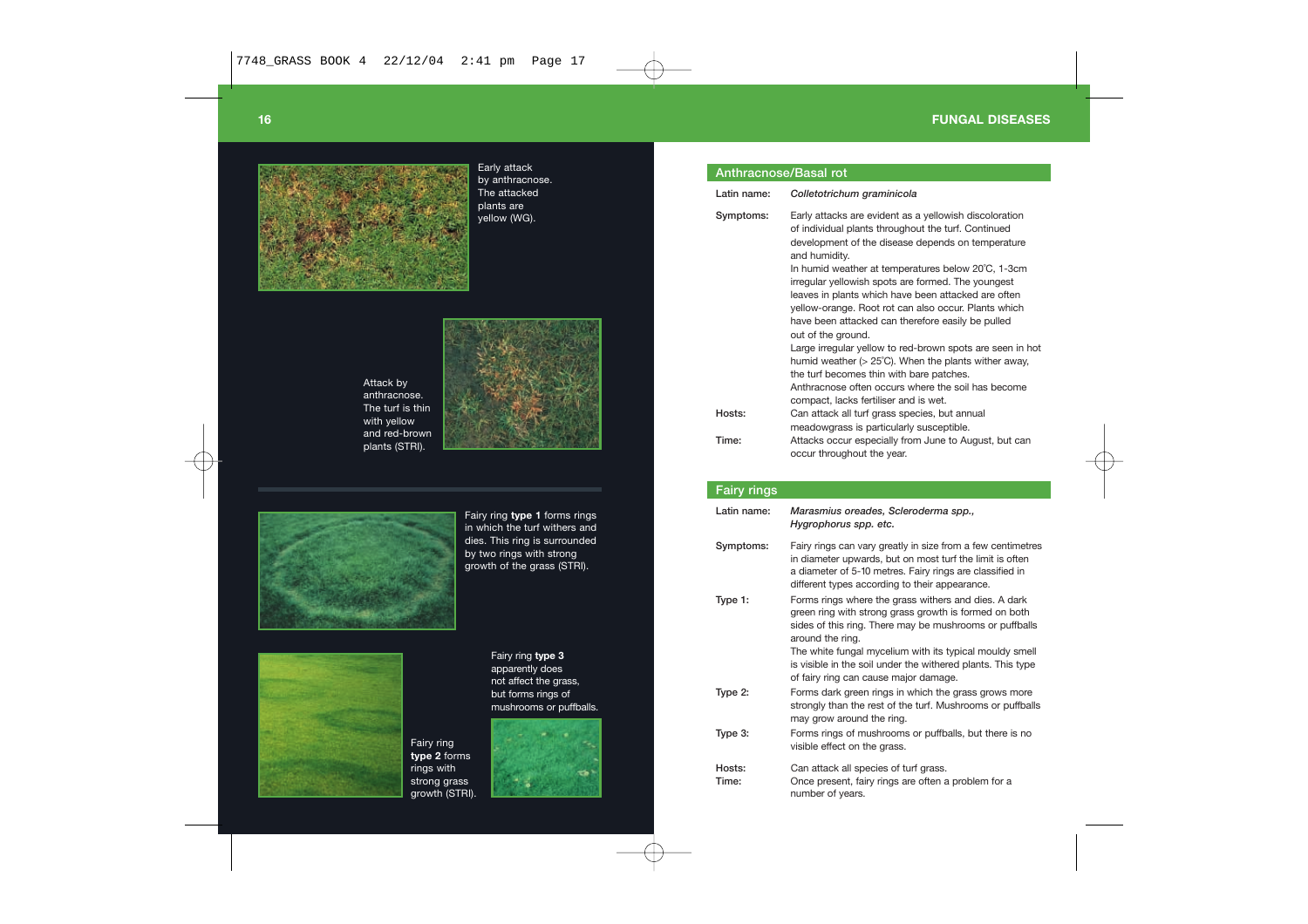

Fusarium attack. The plants are waterlogged (STRI).

Spots under attack by pink snow mould grow and coalesce (STRI).





Attack by typhula blight. The grass is dried and adhering together in a paper-like structure. Golden brown bodies are visible in the middle of the picture (GCN).



Golden brown bodies on attacked plants (GCN).

# **Fusarium patch/Pink snow mould**

| Latin name:         | Microdochium nivale/Fusarium nivale/Gerlachia nivalis                                                                                                                                                                                                                                                                                                                                                                                                                                                                                                                                                                                                                                                            |
|---------------------|------------------------------------------------------------------------------------------------------------------------------------------------------------------------------------------------------------------------------------------------------------------------------------------------------------------------------------------------------------------------------------------------------------------------------------------------------------------------------------------------------------------------------------------------------------------------------------------------------------------------------------------------------------------------------------------------------------------|
| Symptoms:<br>Hosts: | Damage appears not only after snow, but also in humid<br>weather at temperatures just above freezing. Patches of<br>4-6cm with grey waterlogged plants are seen when the<br>attack commences. The patches spread to form plate-size<br>areas which coalesce. A dark brown rim is often seen<br>along the outermost edge where the infection is active.<br>A grey-white to pink cottony mycelium forms over<br>the attacked area when the humidity is high enough.<br>This resembles a paper-like layer after snow.<br>The grass regenerates from the middle of the patch.<br>Can attack all species of turf grass, but bent grass,<br>annual meadowgrass and perennial ryegrass are<br>particularly susceptible. |
| Time:               | Fusarium is the most important fungal disease of turf<br>grass at temperatures below 3°C with high humidity.<br>The damage is seen throughout autumn and winter<br>and after any snow has melted in March. Heavy rainfall<br>can dislodge spores and infections can follow run<br>off patterns.                                                                                                                                                                                                                                                                                                                                                                                                                  |
|                     | Grey snow mould/Typhula blight                                                                                                                                                                                                                                                                                                                                                                                                                                                                                                                                                                                                                                                                                   |
| Latin name:         | Typhula incarnata                                                                                                                                                                                                                                                                                                                                                                                                                                                                                                                                                                                                                                                                                                |
| Symptoms:           | The infection spreads rapidly under snow, where the<br>humidity is high and the temperature around freezing<br>point. The little grey spots are visible on the turf                                                                                                                                                                                                                                                                                                                                                                                                                                                                                                                                              |

| Latin name: | Typhula incarnata                                                                                                                                                                                                                                                                                                                                                                                                                                                                                                                                                                                                                                                                               |
|-------------|-------------------------------------------------------------------------------------------------------------------------------------------------------------------------------------------------------------------------------------------------------------------------------------------------------------------------------------------------------------------------------------------------------------------------------------------------------------------------------------------------------------------------------------------------------------------------------------------------------------------------------------------------------------------------------------------------|
| Symptoms:   | The infection spreads rapidly under snow, where the<br>humidity is high and the temperature around freezing<br>point. The little grey spots are visible on the turf<br>when the snow melts. The individual grass plant dries<br>out and withers to a dry papery structure. If the humidity<br>is high enough, a greyish-white mycelium is formed.<br>The areas which have been attacked are often 50cm<br>wide. A typical feature of grey snow mould is the<br>golden brown sclerotised bodies the size of a pinhead.<br>The sclerotised bodies are found on dried-out leaves<br>and at the base of the roots<br>The attacked areas rarely die, but regenerate relatively<br>quickly in spring. |
| Hosts:      | Can attack all turf grass species, but bent grass, annual<br>meadowgrass and perennial ryegrass are particularly<br>susceptible.                                                                                                                                                                                                                                                                                                                                                                                                                                                                                                                                                                |
| Time:       | Attacks occur from October from March.                                                                                                                                                                                                                                                                                                                                                                                                                                                                                                                                                                                                                                                          |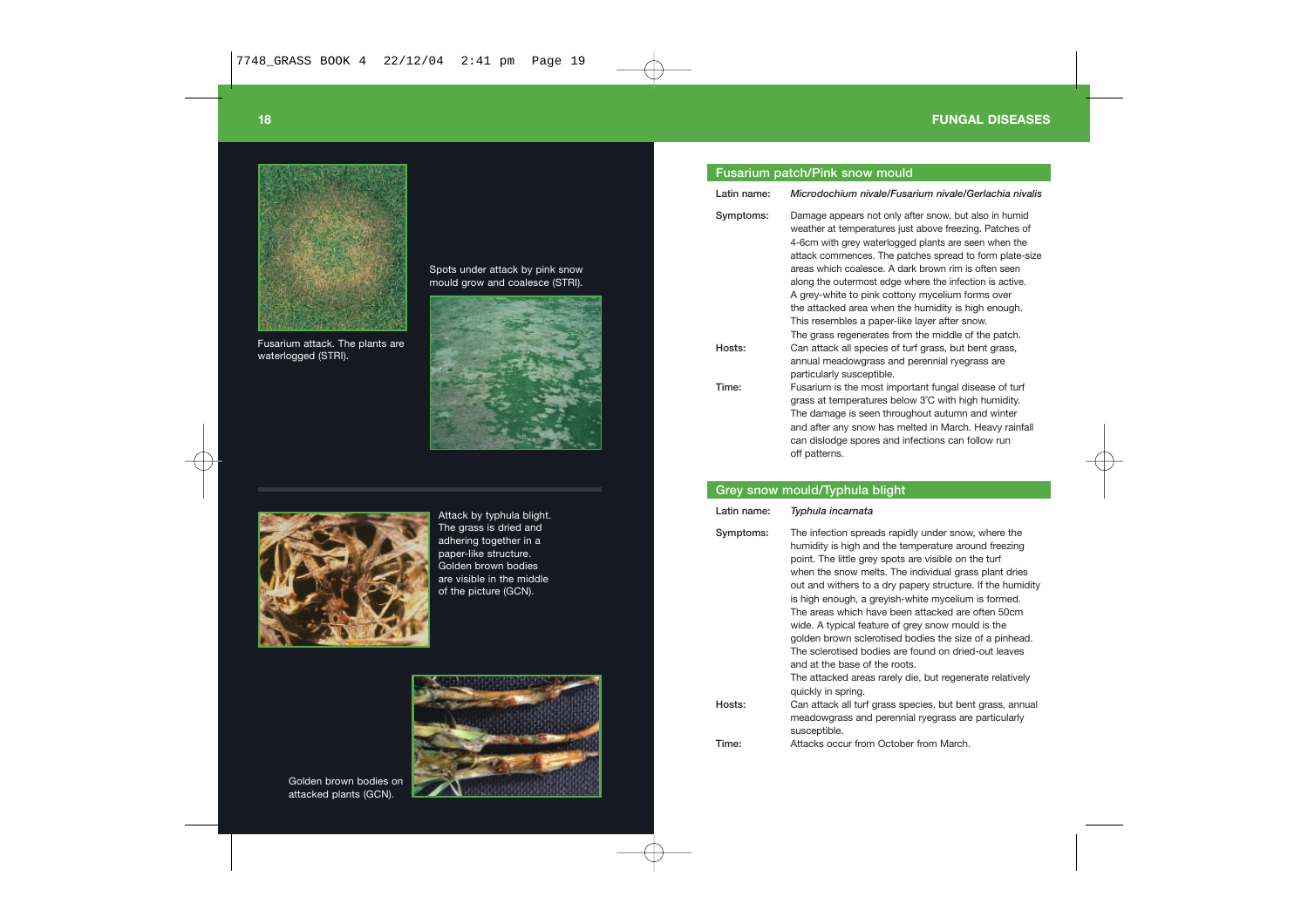

```
The characteristic
reddish filaments
formed at the ends
of attacked plants
(STRI).
```


The attacked area with red filaments has pale brown to reddish spots (STRI).



Rust attack on meadowgrass (GCH).



Rust attack on ryegrass (GCN).

# **Red thread/Corticium disease**

| Latin name: | Laetisaria fuciformis/Corticium fuciforme                                                                                                                                                                                                                                                                                                                                                                                                |
|-------------|------------------------------------------------------------------------------------------------------------------------------------------------------------------------------------------------------------------------------------------------------------------------------------------------------------------------------------------------------------------------------------------------------------------------------------------|
| Symptoms:   | Attacks are first evident as small irregular 2-5cm pale<br>brown spots which later become straw-coloured.<br>Healthy plants are often seen in among those under<br>attack. The spots can overlap and form extensive areas.<br>The fungus subsequently develops the typical reddish<br>filaments at the ends of the attacked leaves, forming an<br>antler-like structure. The attacked areas thus gain a<br>characteristic reddish tinge. |
| Hosts:      | Can attack all species of lawn grass, but is most<br>common on ryegrass and red fescue.                                                                                                                                                                                                                                                                                                                                                  |
| Time:       | Damage is seen from March to October. Attacks are<br>promoted by humid weather and a temperature of<br>$16 - 22^{\circ}$ C.                                                                                                                                                                                                                                                                                                              |

| Bust            |                                                                                                                                                                                                                                                                                                                                                                                                                                                                                                                                                                                                                                                                                       |
|-----------------|---------------------------------------------------------------------------------------------------------------------------------------------------------------------------------------------------------------------------------------------------------------------------------------------------------------------------------------------------------------------------------------------------------------------------------------------------------------------------------------------------------------------------------------------------------------------------------------------------------------------------------------------------------------------------------------|
| Latin name:     | Puccinia and Uromyces spp.                                                                                                                                                                                                                                                                                                                                                                                                                                                                                                                                                                                                                                                            |
| Symptoms:       | Early attacks are visible as small pale yellow spots on<br>the leaves. The spots become bigger as the fungus<br>grows into the leaf. Large numbers of yellow, brown<br>or black microscopic spores are subsequently formed.<br>The spores' appearance depends on the type of rust.<br>The typical "fine powder" or "dust layer" is seen on<br>the leaves when the spores are released. Turf which<br>has been heavily attacked by the disease can have<br>a yellowish or brownish colour.<br>The spores are spread by the wind and by people and<br>machinery, and the disease can thus spread rapidly to<br>other areas. The attack weakens the plants and the<br>turf becomes thin. |
| Hosts:<br>Time: | Can attack all species of turf grass.<br>Damage is seen from June to September. Rust fungi<br>typically develop at temperatures above 20°C on<br>stressed plants.                                                                                                                                                                                                                                                                                                                                                                                                                                                                                                                     |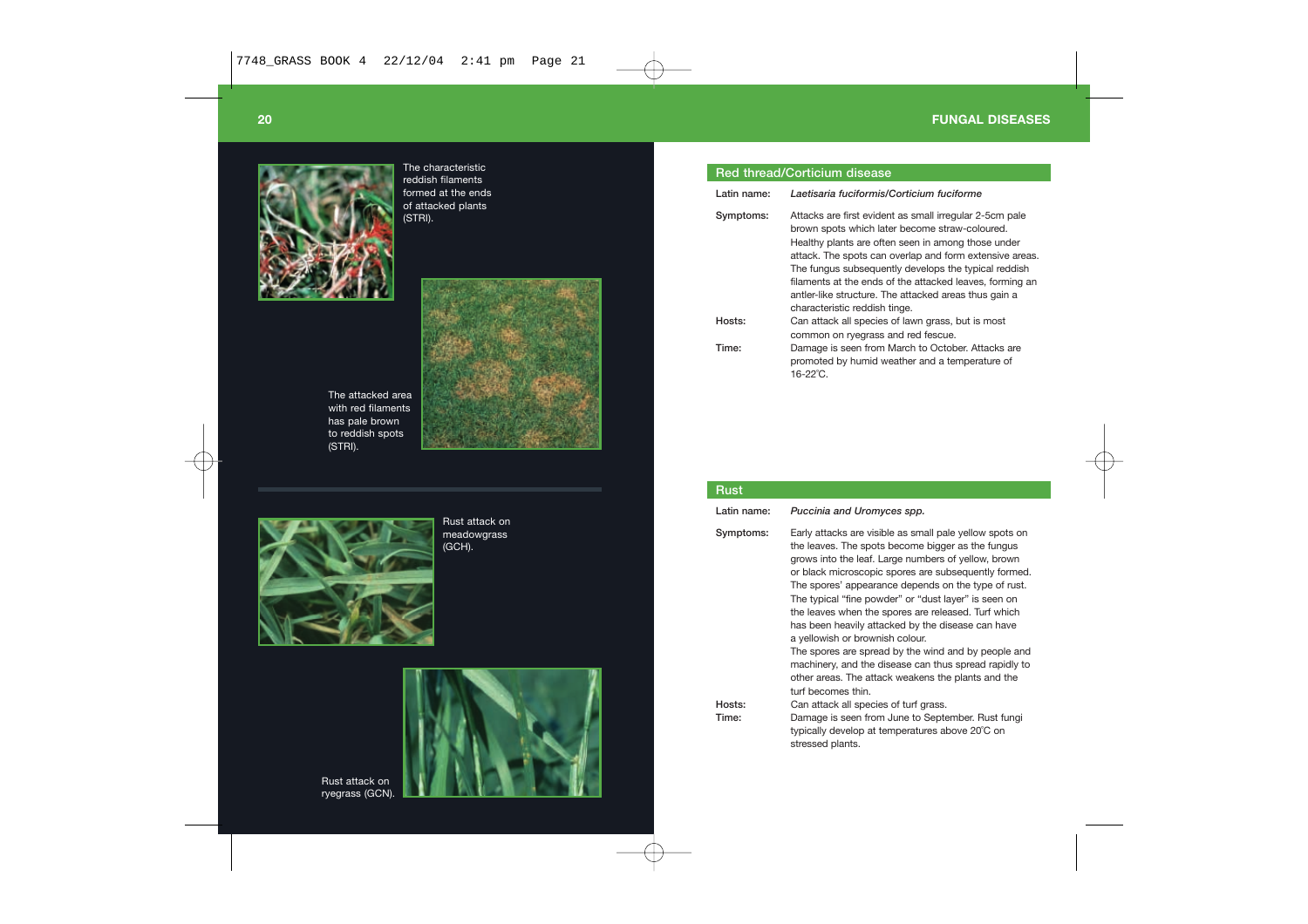



Ring structures formed in attack by take-all patch (STRI).



An older take-all patch ring formation with the typical reddish-brown to bronze colour (WG).



Crane fly larvae are grey-brown and about 4cm long when fully grown (GCN).

The crane fly is a big slender midge with a body length of about 2cm (GCN).







## **Take-all patch/Ophiobolus patch**

| Latin name:         | Gaeumannomyces graminis                                                                                                                                                                                                                                                                                                                                                                                                                                                                                                                                                                                                                                                                                                                                                                                                                                                                                    |
|---------------------|------------------------------------------------------------------------------------------------------------------------------------------------------------------------------------------------------------------------------------------------------------------------------------------------------------------------------------------------------------------------------------------------------------------------------------------------------------------------------------------------------------------------------------------------------------------------------------------------------------------------------------------------------------------------------------------------------------------------------------------------------------------------------------------------------------------------------------------------------------------------------------------------------------|
| Symptoms:<br>Hosts: | Attacks are seen as irregular 5-10cm dark green<br>spots which later become pale to reddish-brown or<br>bronze-coloured. A ring structure is formed in the turf<br>when the attack becomes more serious. The ring recurs<br>in the same place year after year, but grows in size.<br>The fungus attacks the plants' stems and roots, which<br>then wither and are easily pulled out of the ground.<br>The roots have a typical black-brown colour. There is a<br>marked change in the composition of the turf inside the<br>ring. Instead of the existing species mix, red fescue and<br>broad-leafed forms of annual meadowgrass are typically<br>found together with weeds such as pearlwort/sagini and<br>chickweed. This change is permanent.<br>The disease is a particular problem on newly established<br>greens in the first 3-4 years.<br>Take-all patch attacks mainly bentgrasses, but ryegrass |
|                     | and meadowgrass can also be attacked.                                                                                                                                                                                                                                                                                                                                                                                                                                                                                                                                                                                                                                                                                                                                                                                                                                                                      |
| Time:               | Damage is seen from May to October. The disease is a<br>particular problem in cold wet years.                                                                                                                                                                                                                                                                                                                                                                                                                                                                                                                                                                                                                                                                                                                                                                                                              |

#### **Crane fly**

**Latin name:** *Tipula paludosa* **Symptoms:** Adult crane flies do no damage. The larvae, which hatch from August to September, chew the plants' roots, shoots and leaves. Attacks are evident when the plants adopt a "dirty brown" colour. The plants wither and the turf becomes thin. The larvae eat the roots during the day and on hot humid nights they come up to eat the lower parts of the foliage. Frayed areas are seen on roots, shoots and leaves. Major damage to the lawn can often be seen when rooks and other crows have been pecking after the larvae. The birds can often scrape up extensive areas of the lawn. The crane fly is very common and widespread. There are also other species of crane fly. **Hosts:** Can attack all species of turf grass. **Time:** Minor damage is seen in autumn from September, when the eggs hatch and the little larvae begin to eat the plants. Major damage is seen in spring from April, when the bigger larvae have big appetites. Pupation is in late June.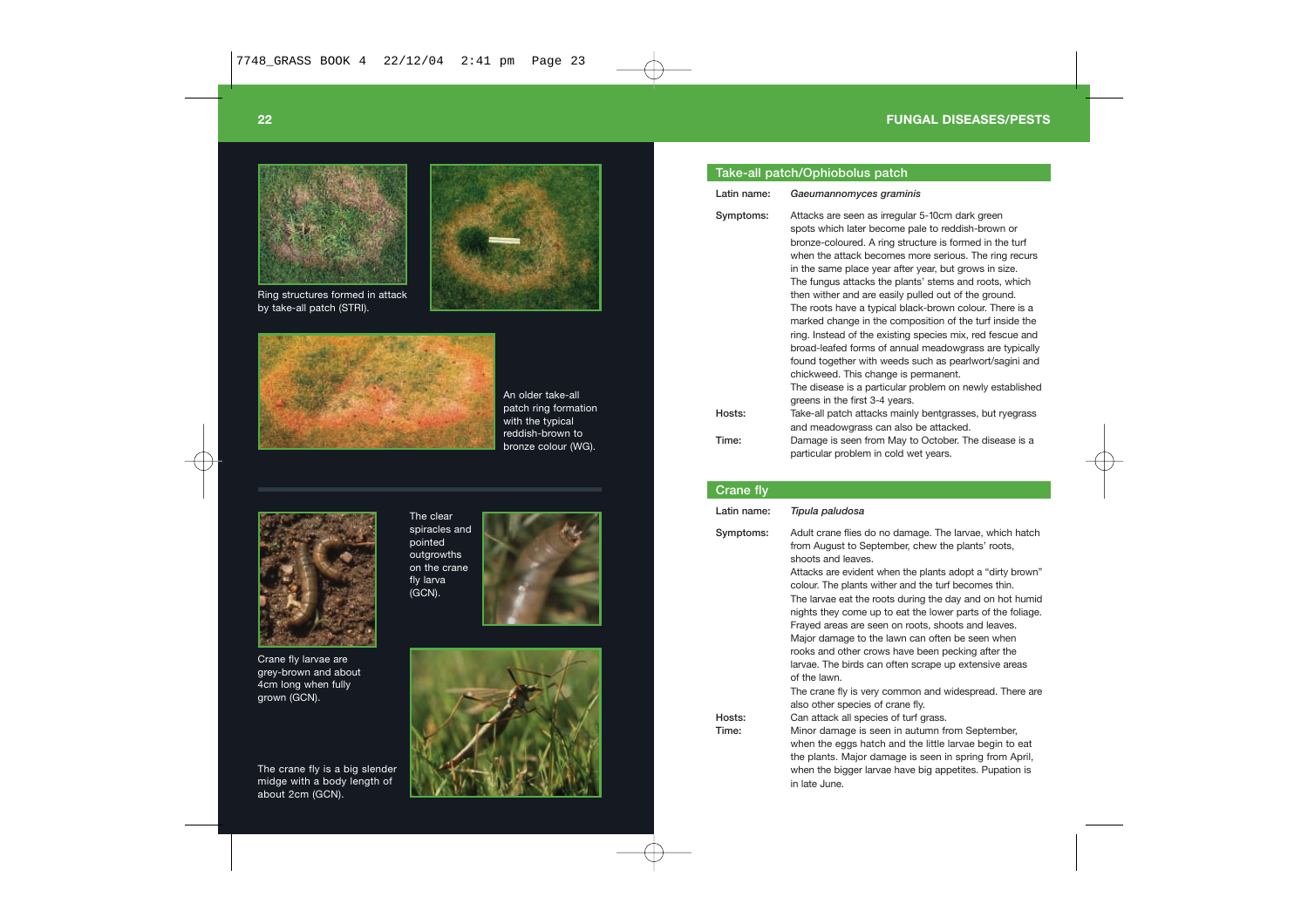

Fever fly larvae have a dark head and thorny growths on the body (GCN).

> Fever fly attack. Plants are bitten off just below the surface of the ground (GCN).



The adult fever fly looks like a typical fly and is 5-6mm long and very hairy (GCN).





Frit fly larvae are about 4-5mm long without head and appendages (GCN).



Frit fly attack in ryegrass. The main shoots are yellow (GCN).



Adult frit flies in a container. The flies are shiny black with brick-red eyes and are about 2-2.5mm long (GCN).

#### **Fever fly**

**Latin name:** *Dilophus febrilis*

**Symptoms:** The larvae often eat dead plant parts at the base of the grass, but if the number of larvae becomes so large that there is not enough food, living plants can be consumed. The plants are bitten off just below ground level, after which they wither and can easily be pulled up. The larvae usually appear in the ground in large numbers like maggots in a piece of meat. Extensive damage results when birds peck into the grass in search of the larvae. Large areas of grass can be cut up. **Hosts:** Can attack all species of turf grass. **Time:** Fever flies have two generations a year. The first generation causes damage in June and July. The second generation causes damage in autumn and spring until the end of April, when the larvae pupate.

| Frit fly     |                                                                                                                                                                                                   |
|--------------|---------------------------------------------------------------------------------------------------------------------------------------------------------------------------------------------------|
| I atin name: | Oscinella frit                                                                                                                                                                                    |
| Symptoms:    | The adult frit fly does no damage. The damage occurs<br>when the larvae feed on the plant's main shoot and the<br>roots. The plant cells die and the main shoot becomes<br>yellow and wilts away. |
|              | The main shoot can easily be pulled out of the plant<br>and the damage done by the larva can be seen at the<br>bottom of the shoot.                                                               |
|              | The plant stops growing upwards and forms side shoots.<br>When the larvae feed on the roots, the plants                                                                                           |
|              | become yellow and wither and can easily be pulled<br>out of the ground.                                                                                                                           |
| Hosts:       | All turf grasses can be attacked, but the ryegrasses, red<br>fescue and the meadow grasses are most susceptible.                                                                                  |
| Time:        | Frit fly larvae hatch three times a year, in May-June,<br>July-August, and August-September. The third<br>generation causes the greatest damage in September<br>and October.                      |